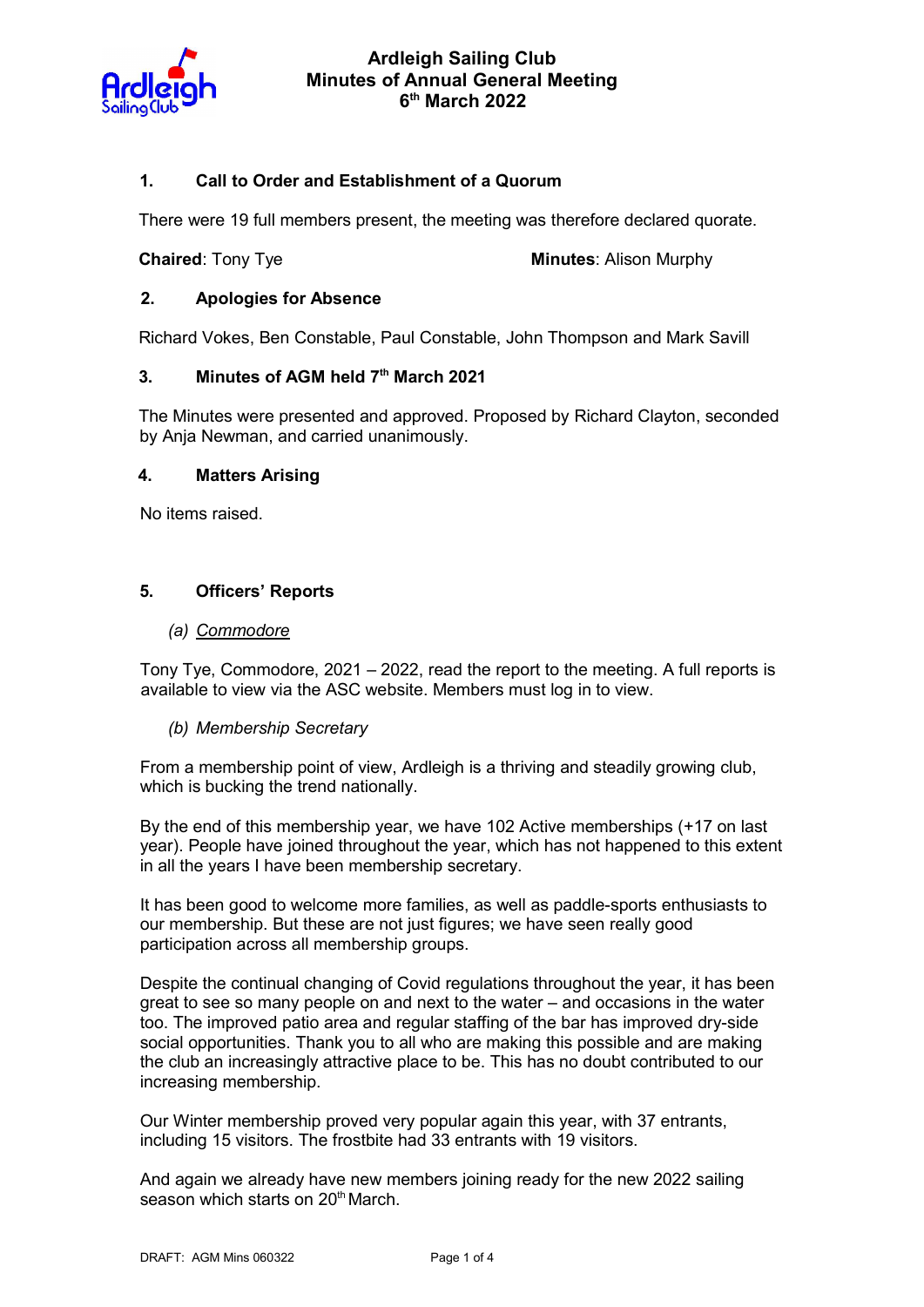

# Ardleigh Sailing Club Minutes of Annual General Meeting 6 th March 2022

For our existing members, the automated membership run is due to go out, (always a slightly breath-holding moment) so we thank you in advance for your prompt payments so that you need not receive further automated messages from the bowels of the database system.

The committee, together with their support teams are all volunteers with already busy lives themselves. If you have any interest or skills to contribute please do consider joining the committee. No experience is necessary, just enthusiasm and a willingness to work with others and do your best, be that a lot of time or just a little. Full training will be given for this exciting opportunity, so do consider joining a working group orstanding as a committee member to help support your club

(c) Treasurer

In summary the Club has had a good year. Total income for the year ending 30th September 2021 increased by 109% to £51.147. We applied for and was successful in receiving a business rates support grant of £17,908 following the COVID Lockdown via Tendring CC. Cash at the bank and in hand totalled £86,652, (Up by £34,644 on previous year). Overall, the club made an annual gain of £32,304, (compared to a surplus of £5628, in the previous year). We have not been able to reinvest back into the club in the way of facility improvements due to restrictions etc during COVID. All restrictions are lifted at present so members are invited to put forward any facility improvements to the committee for review, and all would be welcomed to help with the participation of improvements.

# 6. Approval of Accounts for year ending 30<sup>th</sup> September 2021

The accounts were approved. Proposed by Simon Robinson and seconded by Debbie Savill. Voted: unanimously.

# 7. Reappointment of Auditors.

Independent Examiners Ltd was reappointed. Proposed by Ian Coates and seconded by Paulette Tye. Voted: unanimously.

### 8. Subscription Levels and Fees.

Tony Tye suggested that subscription levels and fees remain at the current level. Tony Tye proposed and seconded by Michelle Hall. Voted: unanimously.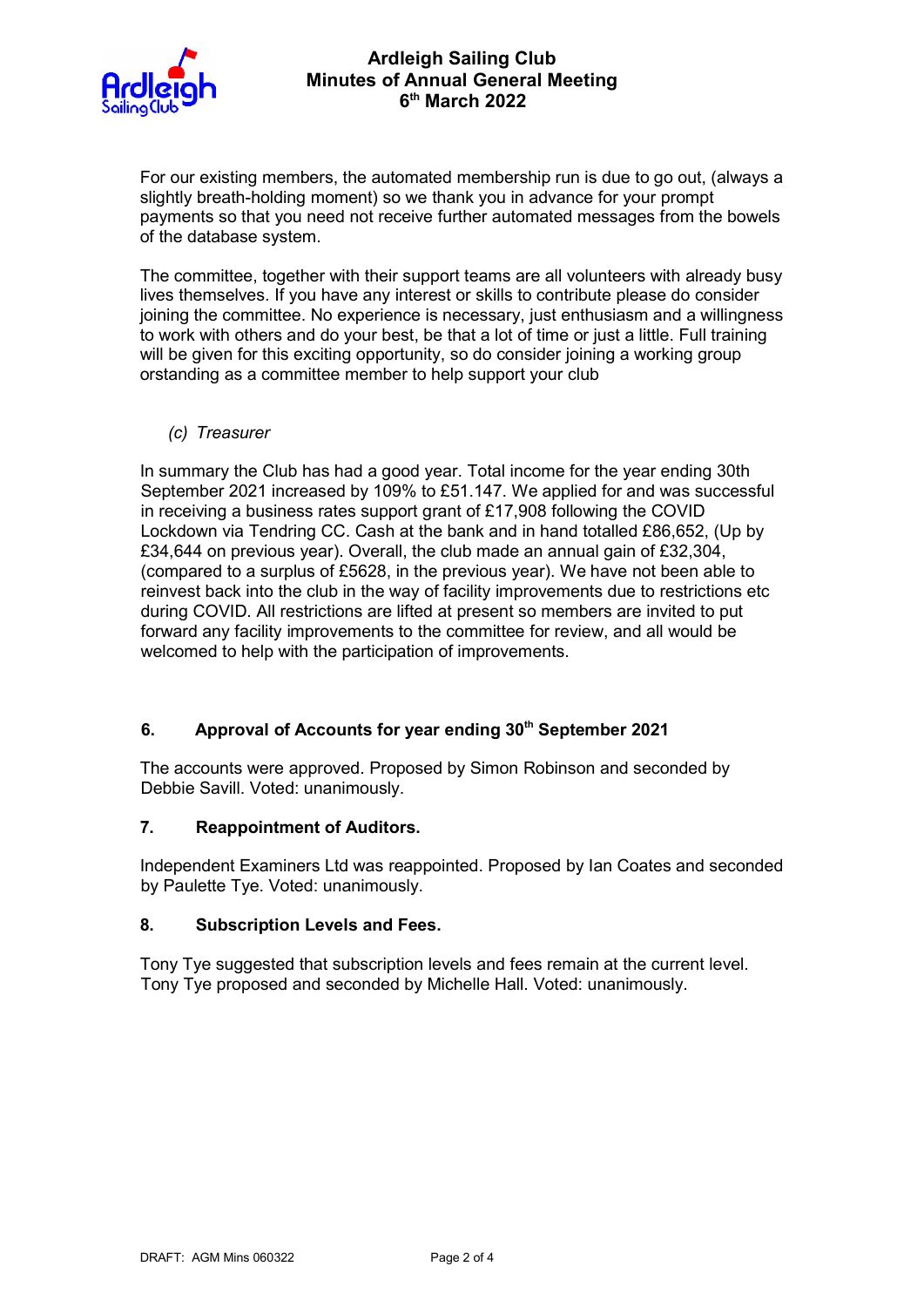

# Ardleigh Sailing Club Minutes of Annual General Meeting 6 th March 2022

| Level                               | Member<br>ship Fee | Storage<br>1 <sup>st</sup> Craft | Additional<br>Craft<br>(Each) | <b>Notes</b>                                                                                           |
|-------------------------------------|--------------------|----------------------------------|-------------------------------|--------------------------------------------------------------------------------------------------------|
| Family                              | £165               | £105                             | £75                           | Includes 2 co-habiting adults + their dependant<br>children under 23                                   |
| Individual                          | £130               | £105                             | £75                           | 23 onwards                                                                                             |
| Young Adult / Full-<br>time student | £55                | £105                             | £75                           | Aged 17-22                                                                                             |
| Junior                              | £55                | £105                             | £75                           | Up to 16 yrs. Adult must remain onsite with child<br>at all times. Includes 1 free Adult Social Member |
| Social                              | £45                | £105                             | £75                           |                                                                                                        |
| Kayak<br>Individual                 | £130               | <b>Included</b>                  | £75                           |                                                                                                        |
| Kayak Family                        | £150               | <b>Included</b>                  | £75                           | Includes 2 co-habiting adults + their dependant<br>children under 23                                   |
| Temporary<br>Membership             | £30                | N/A                              | N/A                           | On a single Sunday morning, includes sailing<br>dinghy hire                                            |
| <b>Boat Trailer</b><br>Fee          | £20                | N/A                              | N/A                           |                                                                                                        |
| Duty Opt out fee                    | £165               | N/A                              | N/A                           |                                                                                                        |

### 9. Election of 2022 Committee.

Tony Tye announced that Michelle Hall had retired from the position of Treasurer and has advised she is happy to stay on the committee as a General Member. Jessica Skeet has volunteered to be Treasurer and Duncan Woods as a General Member.

It was then suggested that we vote for the Committee en bloc. Tony Tye proposed and Michelle Hall seconded. Voted: unanimously.

The following members offered themselves for election / re-election to the Committee. Voted: unanimously

| Commodore                       | Tony Tye               |  |
|---------------------------------|------------------------|--|
| Vice Commodore                  | <b>Mark Savill</b>     |  |
| <b>Rear Commodore</b>           | John Thompson          |  |
| Hon. Secretary                  | <b>Alison Murphy</b>   |  |
| Hon. Treasurer                  | <b>Jessica Skeet</b>   |  |
| Hon. Sailing Secretary          | <b>Paul Constable</b>  |  |
| Hon. Membership Secretary       | Anja Newman            |  |
| <b>Bosun</b>                    | Andy Skeet / M House   |  |
| <b>Marketing Officer</b>        | Nomination required    |  |
| <b>Social Sailing Secretary</b> | Nomination required    |  |
| Paddle Sports Representative    | Nomination required    |  |
| Junior Officer                  | <b>Ben Constable</b>   |  |
| <b>General Member</b>           | <b>Richard Clayton</b> |  |
| <b>General Member</b>           | <b>Richard Vokes</b>   |  |
| <b>General Member</b>           | <b>Michelle Hall</b>   |  |
| <b>General Member</b>           | Duncan Wood            |  |